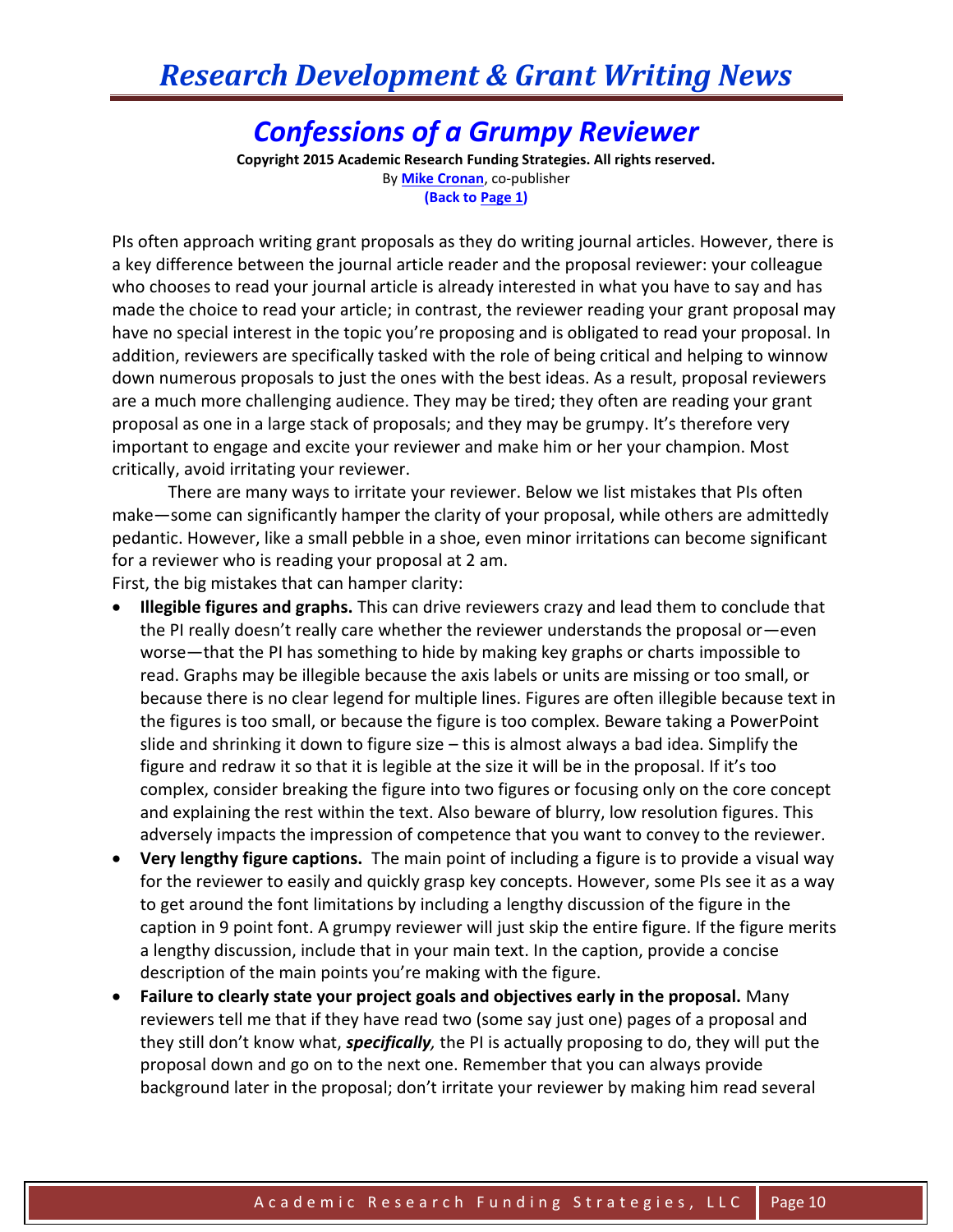pages of background information he probably already knows in order to find out what you're proposing to do.

- **Typos and grammatical mistakes**. These kinds of mistakes, which reviewers see as sloppiness, signal to the reviewer that the PI didn't care enough about the proposal to ask someone to proof read it (or at least use spell check). Reviewers see this as sign the PI will do sloppy research, and they also see it as lack of respect for them as the reader.
- **Walls of text with no subheadings.** When a reviewer opens a proposal, and she sees large blocks of text with minimal headings and no subheadings, a deep feeling of dread settles on her. This proposal is likely to be difficult to follow, and it will be a challenge to find where in the text the review criteria are addressed. This makes the reviewer's job much more difficult and, consequently, makes her extremely grumpy and disinclined to give the PI the benefit of the doubt on any aspect of the proposed project.
- **The garden path proposal.** Usually, when a topic is introduced early in a proposal, it's a signal to the reader that the topic is central to the proposed project. However, some PIs introduce a topic and discuss it at some length, and then never return to it in the rest of the proposal. Instead of discussing an important point, that part of the proposal was just an interesting aside (perhaps motivated by the PI's perceived need to acknowledge work that is tangential to the proposal or that might be of interest to the review panel). In this case, the PI has led the reviewer down the proverbial "garden path," signaling to him that the proposal was going one way, and then suddenly taking a 90 degree turn in an unexpected direction. Reviewers often find this deeply confusing and, at 2 am, deeply irritating. If a topic is not really central to your proposal, don't discuss it at length early in the proposal. If you feel you must address it, put it later in your proposal and clearly explain why you are discussing the topic and how it relates to your proposed project.
- **The ghost team project.** Often, proposals for team projects fail to describe the team, their qualifications, and what the roles of team members are until the management plan, if there is one, at the end of the proposal. The project plan is often written in passive voice, e.g., "The specimens will be fabricated and tested …" As a result, the proposal reads as if key tasks will be done magically by no one in particular. Team projects are more expensive and complex than single-PI projects, so there needs to be a strong reason to fund a team. That reason usually stems from the skills and experience that each team member brings to the team. If you fail to describe your team and the qualifications of each member early in the proposal, you have left out one of the most important aspects of your project, and reviewers are unlikely to recommend funding.
- **The tentative or uncommitted proposal.** Some proposals read as if the PI is not really sure what he will do if he wins the grant. The research plan is peppered with words like "might," "could," "would," "it might be interesting to," "X can be done," etc. This kind of tentative wording weakens your proposal and makes it appear that you are not really committing to a clear course of action, which makes reviewers uncomfortable. Everyone knows that there are no guarantees in research, but as the PI, you need to have the courage of your convictions. If you appear to be unsure of what you will do or whether you're likely to be successful, why should your reviewer place her faith in you? Wording such as, " We will do x" is always more convincing than, "We plan to/might/could/would do x."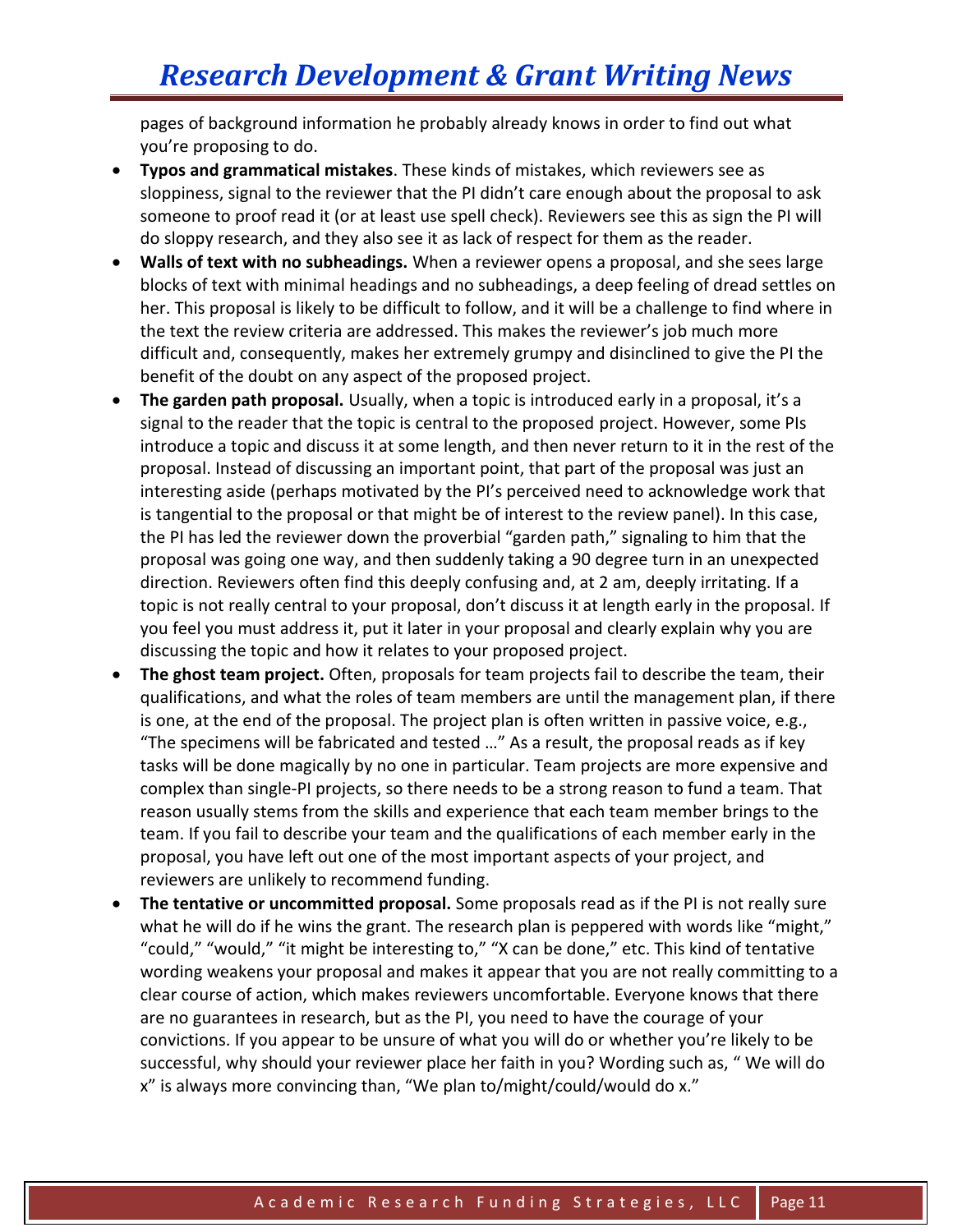- **Using jargon or lab shorthand.** Some PIs are so accustomed to talking to their graduate students and close colleagues that they end up using language in their proposals that is inaccessible or unclear to reviewers who are not in their particular subfield. You may say to your grad student, "Go scan these specimens," or "Analyze the interface," and your student will know that you want a differential scanning calorimetry analysis done of the specimen to determine its glass transition temperature or that you want the interface examined using transmission electron microscopy to determine its structure. However, if you write in your proposal that you will "scan the specimens" without being specific, it will be unclear to the reviewer what you'll actually be doing. In addition, even if the reviewer can figure out what you mean, she is likely to see this kind of imprecise wording as sloppiness, which will irritate her.
- **Vague claims.** PIs will often say that their research will improve or reduce something without giving any numbers. If you make claims that your research will "improve the efficiency" or "reduce the cost" of a step, the reviewer will want to know if you anticipate a 200% improvement in efficiency or a 0.02% improvement. If you don't give at least some estimate of the magnitude of the impact along with rationale for that estimation, reviewers will often disregard the claim altogether.
- **Inconsistent descriptions of tasks.** In many proposals, the project schedule at the end of the proposal lists the specific tasks to be accomplished in satisfying detail, but the research plan/methodology section doesn't describe many of the tasks, or describes different tasks. Alternatively, tasks may be mentioned early in the proposal but not addressed in the research plan. Inconsistencies of this type makes it difficult for the reviewer to know what you actually plan to do and also make it appear you may not be sure what exactly you'll do if you get the grant.
- **Overuse of acronyms.** Nothing is more annoying to a reviewer than having to search for the definition of an acronym that was defined on page 2 and then used again on page 9. Terms that are used just a few times in a proposal shouldn't be converted into acronyms unless the acronyms are universally used in your discipline and the reviewers all share your discipline.

Below are some more pedantic complaints which, nonetheless, can be deeply irritating at 2 am:

- **Using "proposal" when you mean "project."** The proposal is the grant application document you are submitting; the project is what you will do if you are awarded the grant. Therefore, you should not say, "the goal of this proposal is to [research goal here]." That's the goal of your *proposed project*. The goal of your proposal is to convince the agency to fund you. However, you can say, "In this proposal we will first discuss x and then y…" because that refers to the document itself.
- **Use of overly colloquial wording.** This is most commonly an issue for non-native English speakers who may not realize that some words are too informal for use in a proposal. The most common of these is the use of "nowadays," which in the US has a distinct "grandpa in a rocking chair on the front porch" feel and might be followed by a discussion of what the "whippersnappers are up to." Better wording would be "currently" or "to date."
- **Use of "notice" when you mean "note."** This is also most common for non-native speakers. "Notice" connotes casually seeing something that may or may not be important, whereas